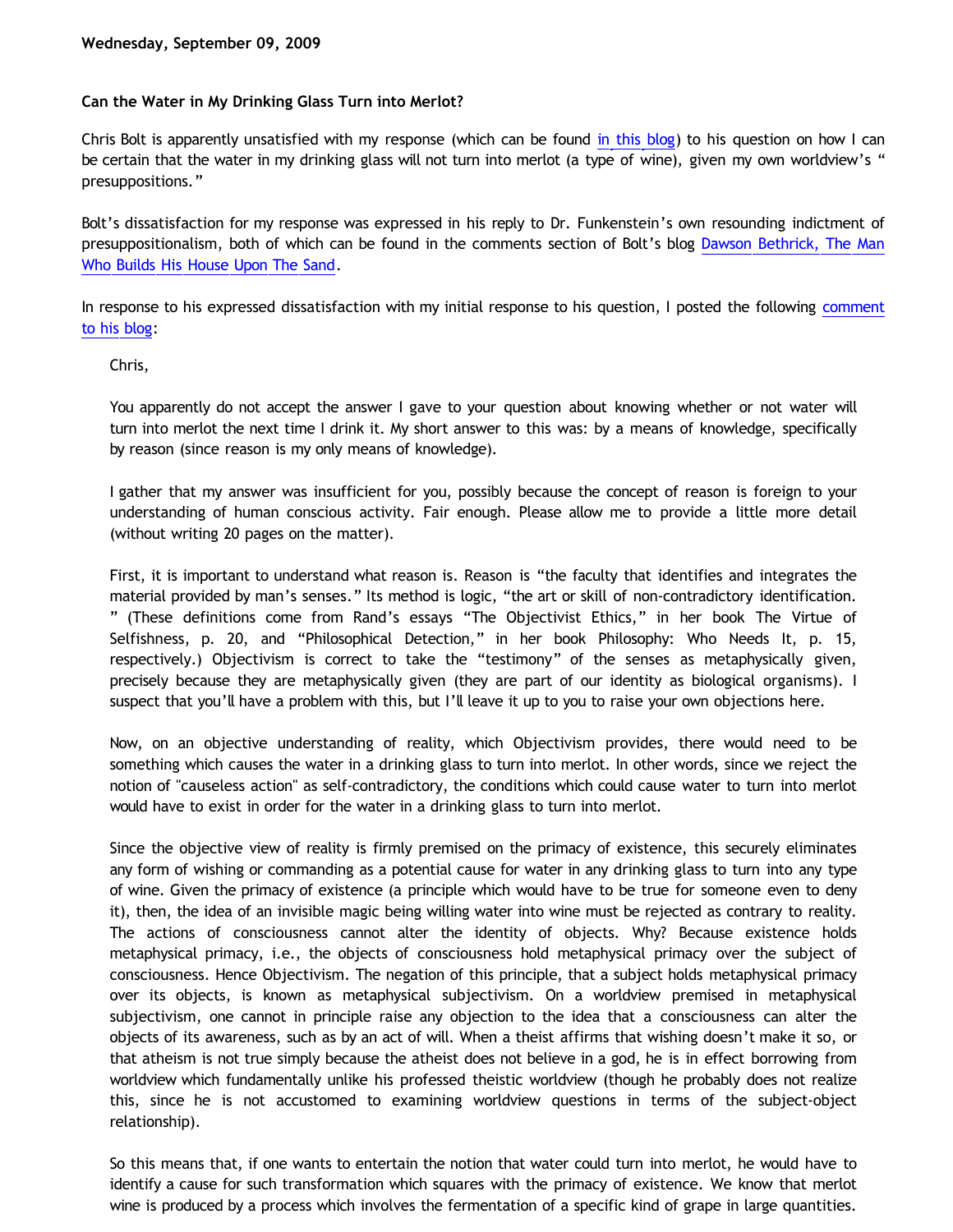This process requires a sufficient amount of time for the fermentation of the grapes to take place. Without the grapes, the fermentation, and the time it requires for the grapes to ferment, merlot is not going to be produced. (Ask any viniculturalist if you're unsure on this.) Since a glass of water has no grapes to ferment (we can know this by inspecting the glass of water), we know that the causal conditions for producing wine in the glass of water do not exist. Given this fact, one can be wholly certain that the water in his glass is not going to turn into any type of wine, including merlot. You can even let the glass of water stand for several days, but since the causal conditions for the production of merlot are not present, the water in the glass is not going to turn into merlot.

Now, I highly doubt that any of this is going to satisfy your inquisitiveness, since you're probably eager to find some way to discredit it, and  $-$  [as we have seen so far](http://bahnsenburner.blogspot.com/2009/09/bolts-loose-screws.html)  $-$  you tend to critique rival positions according to your own worldview's premises. But how are you going to do this without tacitly employing the very principles which Objectivism affirms? And what would motivate such eagerness, if not religiously-motivated resentment for the fact that people who disbelieve in your god have solid grounds for certainty? Meanwhile, I have yet to see how someone who affirms the existence of a universe-creating, reality-ruling consciousness which is known for turning water into wine (cf. John chap. 2), could know that the water in his water glass will not turn into merlot, without of course borrowing from a worldview which diametrically conflicts with his own theistic premises.

Regards, Dawson

Now, my answer to Chris Bolt's question is strictly in keeping with Objectivism's premises, in particular the primacy of existence and its understanding of the law of causality, which is that the actions of an entity necessarily depend on the nature of that entity. Certainly my response to Chris Bolt is not a form of raising my hands in utter bewilderment and exclaiming [Duh, I donno! Must be God did it!](http://www.geocities.com/katholon/duh15.wav) Though more and more I am sensing that this kind of response, a response of desperation, resignation and contentment to rest on ignorance, is the only one which would satisfy Bolt. Is that the case? Well this depends on him. There is nothing I can do to change the mind of someone who holds to a worldview which rests on the primacy of consciousness.

I welcome all comments on the reply I have given to Chris Bolt above. If you as my reader suspect that there is a weakness in the content of my response, that its wording could be improved, or that I am simply off my rocker, please feel free to comment. I want to hear from you. As my readers should know, I do not moderate the comments that are posted in response to my blogs. I don't even delete so-called "drive-by comments," regardless of how annoying they can be. So don't be shy.

by Dawson Bethrick

Labels: [Certainty,](http://bahnsenburner.blogspot.com/search/label/Certainty) [Knowledge](http://bahnsenburner.blogspot.com/search/label/Knowledge), [Miracles,](http://bahnsenburner.blogspot.com/search/label/Miracles) [Objectivism,](http://bahnsenburner.blogspot.com/search/label/Objectivism) [Water into Wine](http://bahnsenburner.blogspot.com/search/label/Water%20into%20Wine)

*posted by Bahnsen Burner at [9:09 AM](http://bahnsenburner.blogspot.com/2009/09/can-water-in-my-drinking-glass-turn.html)*

## **16 Comments:**

#### [Chris](http://www.blogger.com/profile/07742083009211346119) said...

Your reply, to me, seemed very articulate and as clear as could be. To me, it explains very thoroughly and unambiguously your position. I don't believe he has argued his position so much as that he has continued to assert it.

He continues to ask, "How do you KNOW \_\_\_\_\_\_\_\_\_\_\_\_\_\_\_ (insert impossible event here) isn't going to happen?", without bothering to show even a single verifiable example of where anything of the sort has EVER happened. Honestly, I have never succeeded in getting through to this kind of thinking either.

When people begin arguing this way, and claiming that I can't know anything and that nothing can be relied upon to continue working as it has in the past, despite the fact that examination of the physical universe shows every sign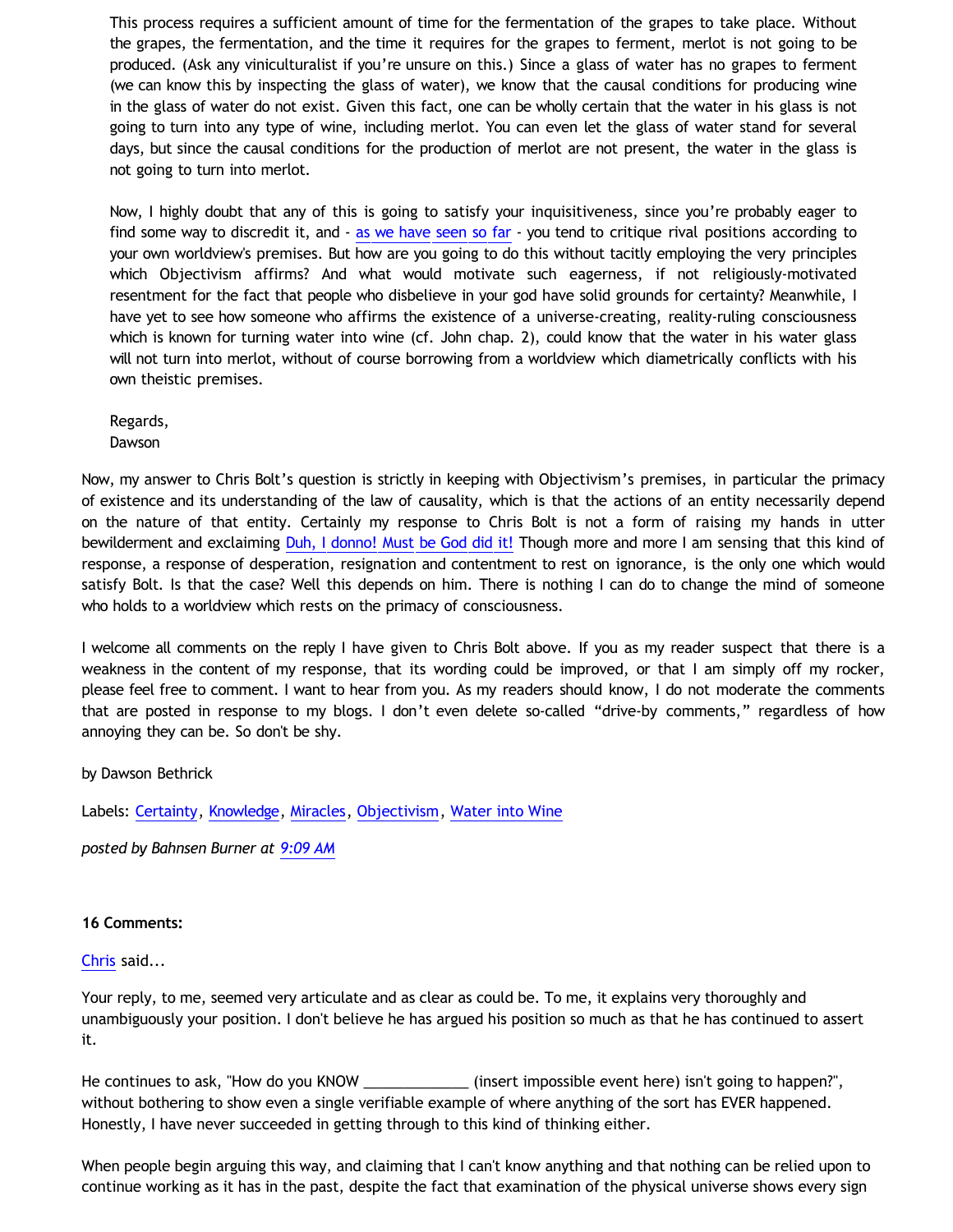of regularity and predictable behavior, I can only conclude that they are out of touch with reality and have no interest in being introduced to reality.

[September 09, 2009 3:14 PM](http://bahnsenburner.blogspot.com/2009/09/2783043347462871037)

[NAL](http://www.blogger.com/profile/12244370945682162312) said...

Although the glass of water does not contain the specific type of grape, it does contain energy via the mass of the water. A sufficiently advanced technology could convert the water to energy, and then convert that energy into the atoms and molecules that constitute merlot. The probability of such a technology would be infinitesimal but not zero. Therefore, the certainty, that the glass of water could not turn into merlot, could not be 100%.

[September 09, 2009 5:50 PM](http://bahnsenburner.blogspot.com/2009/09/2101478499097289704)

[C.L. Bolt](http://www.blogger.com/profile/15797112064238146744) said...

"He continues to ask, "How do you KNOW \_\_\_\_\_\_\_\_\_\_\_\_\_ (insert impossible event here) isn't going to happen?"

Chris,

You beg the question when you label event x as "impossible". There is no contradiction implied by stating, for example, that the sun will not rise tomorrow.

"without bothering to show even a single verifiable example of where anything of the sort has EVER happened."

This also begs the question, as there is just as much evidence in favor of the event coming about in a "regular" fashion as there is that it will not.

"Honestly, I have never succeeded in getting through to this kind of thinking either."

It may help if you read the relevant literature, because you do not understand the argument. I recommend Hume and Russell for an introduction.

"claiming that I can't know anything and that nothing can be relied upon to continue working as it has in the past despite the fact that examination of the physical universe shows every sign of regularity and predictable behavior"

What evidence do you have that the universe will continue to operate in such a fashion in future experience? The original argument as set forth by Hume takes this specific "answer" that you have set forth and refutes it. This is why you should really read the piece before attempting to argue against it.

"I can only conclude that they are out of touch with reality and have no interest in being introduced to reality."

Again this begs the question. You are assuming that in reality nature will remain regular, but that is the very thing you need to prove.

Thankfully the main post here is, as you have said, quite clear and I look forward to reading over it more closely and responding.

# [September 09, 2009 8:25 PM](http://bahnsenburner.blogspot.com/2009/09/1825723557203409105)

## [Bahnsen Burner](http://www.blogger.com/profile/11030029491768748360) said...

Thanks for everyone's comments. Some very interesting points.

NAL, are you aware of such advanced technology that actually exists? For your objection to have any weight, it seems that such technology would at the very least have to exist. If it does not actually exist, I fail to see why it should constitute a factor.

Chris Bolt, again you are interpreting what has been presented through premises foreign to Objectivism, as is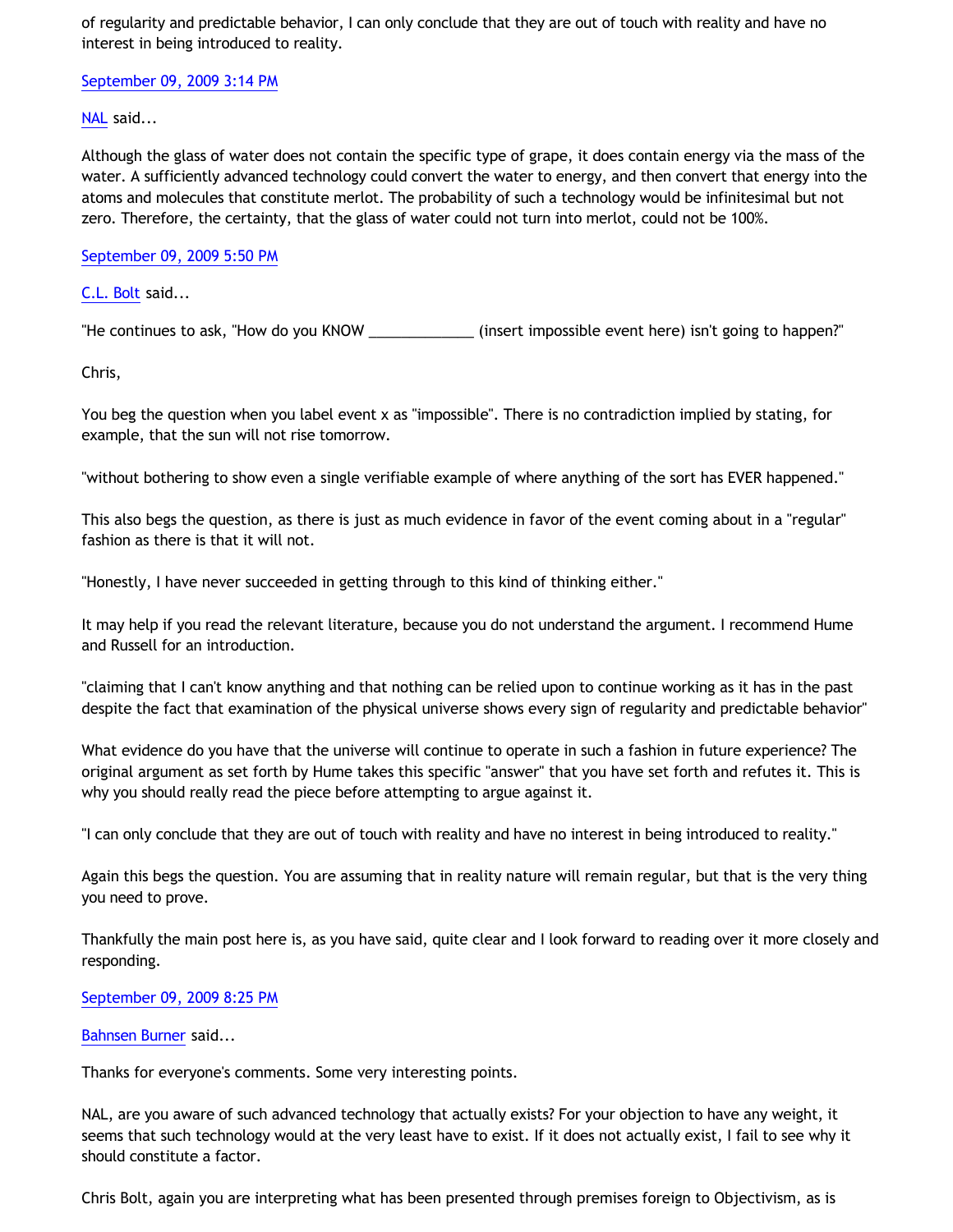apparent in your use of the concept 'impossible'. I already explained in an earlier post why this doesn't work. Also, as for Hume, aren't you aware that he's been refuted? Hume made some fundamental mistakes in his philosophy, particularly in the area of epistemology relevant to his famed 'problem of induction'. I highlighted one of them in my post [Bolt's Loose Screws](http://bahnsenburner.blogspot.com/2009/09/bolts-loose-screws.html), namely his faulty conception of causation. Also, your conception of the regularity of nature is tacitly underwritten by expectations which can only be held on the primacy of consciousness, which Objectivism rejects. We have to take reality as it exists, and assemble our assumptions on the basis of what we discover. We do not hold that reality must conform to our assumptions, but precisely the reverse - that our assumptions must conform to what we discover in the universe. Again, omniscience is not the proper standard for knowledge. Moreover, the primacy of existence supplies the answer to these trumped-up problems.

Anyway, as I predicted, you're not going to be satisfied by what I have to say, but it is evident that this is due to your inability to step outside your own worldview's faulty presuppositions. But resting on Hume makes you look rather outdated. Also, I look forward to how the mere fact that you "believe in an all-knowing God who has revealed Himself to us and cannot lie" provides certainty on such concerns.

Regards, Dawson

## [September 09, 2009 10:13 PM](http://bahnsenburner.blogspot.com/2009/09/373091128139488795)

## [C.L. Bolt](http://www.blogger.com/profile/15797112064238146744) said...

So far as I know, we can both only imagine water and merlot in future experience, but as you have written, imagination is not reality. You wrote, "To affirm a possibility, one needs at least some evidence to support it, and no evidence against it." I am interested in the evidence you would produce concerning water and merlot in future experience. Must I conclude by way of your standard that not only is water turning into wine in future experience not possible, but likewise water remaining water in future experience is not possible?

If it is true that we have not, so far as I know, ever found merlot being produced without grapes, fermentation, and time present as described, then it is apparently only known to be true with respect to those instances we have in fact examined. I do not see how we know that this is the case with respect to future experience of the production of merlot.

You need to show how the idea of a causeless action is self-contradictory and why the conditions necessary for water to turn into merlot would have to exist in order for the water to turn into merlot in future experience. I understand you are stating that this is true with respect to past experience, but you have not explained how one is to know that this is true with respect to future experience. For example:

"We know that merlot wine is produced by a process which involves the fermentation of a specific kind of grape in large quantities."

Perhaps this is true with respect to past experience, but how do we know that this is the case with respect to future experience?

"This process requires a sufficient amount of time for the fermentation of the grapes to take place."

Perhaps this is true with respect to past experience, but how do we know that this is the case with respect to future experience?

"Without the grapes, the fermentation, and the time it requires for the grapes to ferment, merlot is not going to be produced."

Perhaps this is true with respect to past experience, but how do we know that this is the case with respect to future experience?

"Since a glass of water has no grapes to ferment (we can know this by inspecting the glass of water), we know that the causal conditions for producing wine in the glass of water do not exist."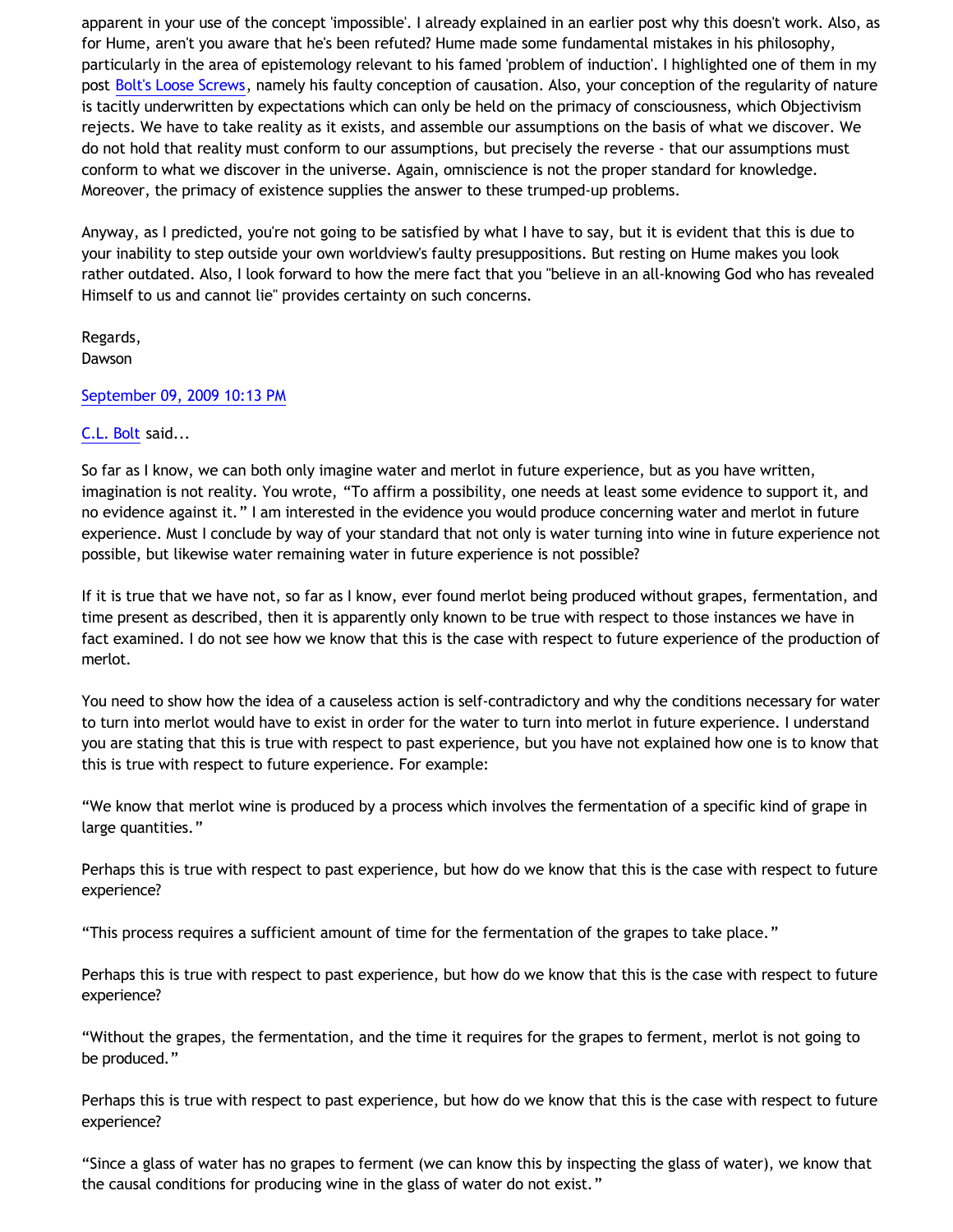Perhaps this is true with respect to past experience, but how do we know that this is the case with respect to future experience?

How do we know that the conditions have not changed?

"You can even let the glass of water stand for several days, but since the causal conditions for the production of merlot are not present, the water in the glass is not going to turn into merlot."

Perhaps this is true with respect to past experience, but how do we know that this is the case with respect to future experience?

How do we know that the conditions have not changed?

"law of causality, which is that the actions of an entity necessarily depend on the nature of that entity"

Perhaps this is true with respect to past experience, but how do we know that this is the case with respect to future experience?

How do we know that the natures of entities will not change in future experience?

That water was once turned into wine is no argument against the view that nature exhibits regularities and thus water much more often than not remains water, the concept of miracle itself assuming this to be the case.

I do not find your answer satisfactory with respect to my inquisitiveness, but I do not think it is necessarily due to any eagerness to discredit the answer. What you present is a common response to the Problem of Induction that has already been both set forth and refuted in basic literature concerning the subject, the only exception to this being your understanding of possibility, but again this understanding would apparently result in stating that water remaining water in future experience is not possible since you have not presented any evidence to support that it will.

#### [September 09, 2009 10:41 PM](http://bahnsenburner.blogspot.com/2009/09/294647023384882333)

#### [Bahnsen Burner](http://www.blogger.com/profile/11030029491768748360) said...

Chris: "So far as I know, we can both only imagine water and merlot in future experience, but as you have written, imagination is not reality."

That is correct: imagination is not reality. But we can conform our imaginative projections to the facts which we do know. This is how imagination best serves man's needs. For instance, I know from experience that touching a hot stove will result in painful injury. Similarly, I can imagine, based on similar facts, that touching a hot grill will result in the same. If I had any doubt, I could test this to erase any doubt. But I don't doubt it.

I wrote: "To affirm a possibility, one needs at least some evidence to support it, and no evidence against it."

Chris: "I am interested in the evidence you would produce concerning water and merlot in future experience."

What statement have I made about future experience that needs me to produce evidence?

Chris: "Must I conclude by way of your standard that not only is water turning into wine in future experience not possible, but likewise water remaining water in future experience is not possible?"

I certainly don't think so. In fact, there may be cases where water remains water, and other cases where its elements are separated. Conditions vary from circumstance to circumstance. But what does not vary is the law of identity.

Chris: "If it is true that we have not, so far as I know, ever found merlot being produced without grapes, fermentation, and time present as described, then it is apparently only known to be true with respect to those instances we have in fact examined. I do not see how we know that this is the case with respect to future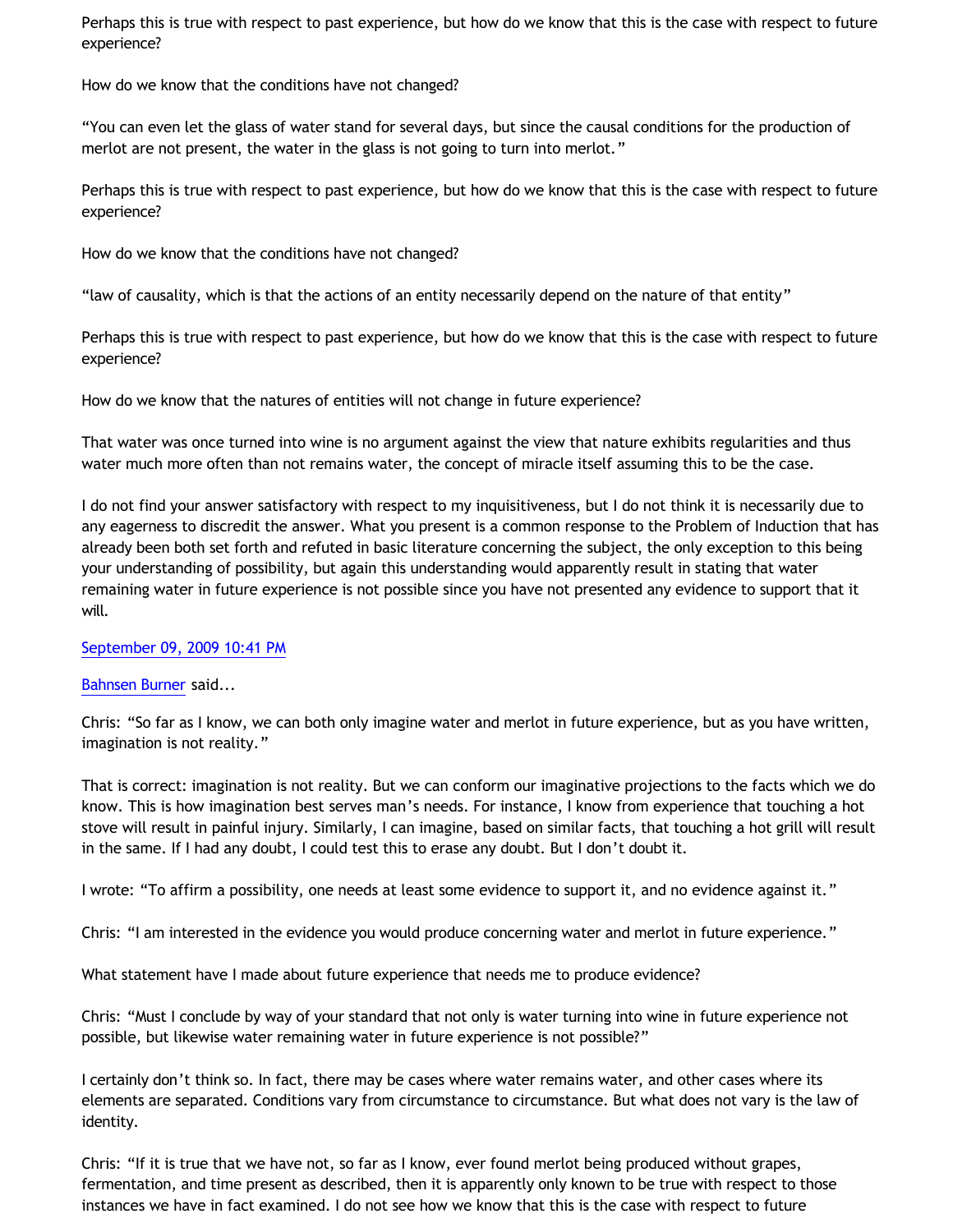experience of the production of merlot."

Since we know the causal conditions necessary for producing merlot, what exactly is your difficulty here? Are you supposing that it's still possible for merlot to be produced without the necessary causal conditions being in place? If so, why? If not, what are you asking?

Chris: "You need to show how the idea of a causeless action is self-contradictory"

Causation is the law of identity applied to action. Specifically, it is the recognition that the relationship between an entity and its own actions is a necessary relationship. The cause of action is the entity which does the acting. The idea of "causeless action" essentially affirms action without something which performs the action, which is self-contradictory. As Kelley puts it, "you can't have a dance without a dancer."

Chris: "and why the conditions necessary for water to turn into merlot would have to exist in order for the water to turn into merlot in future experience."

Well, that's pretty much the way reality is, Chris. Something "turning into" something else is an action, and actions depend on conditions which make them possible.

(continued…)

[September 09, 2009 11:59 PM](http://bahnsenburner.blogspot.com/2009/09/6933611714533686782)

[Bahnsen Burner](http://www.blogger.com/profile/11030029491768748360) said...

Part II

Chris: "I understand you are stating that this is true with respect to past experience, but you have not explained how one is to know that this is true with respect to future experience."

As I stated earlier, "one is to know" anything he knows by a means of knowledge, and the means of knowledge proper to man's consciousness is reason. Reason rests on the axioms, including the law of identity. The law of identity transcends temporal measurement. Identity does not presuppose time, nor does it depend on time; on the contrary, time presupposes identity. Just by invoking the concept "future" you are granting certain constants right there. The concept 'future' rests on more fundamental concepts, including the axioms.

Chris: "How do we know that the natures of entities will not change in future experience?"

Some entities do change. For instance, human beings change as they grow older. But even here, there is a cause behind this change, such as metabolism and other physiological functions. What does not change is the truth of the axioms. Since we have these constants, new discoveries can be identified and integrated without contradiction into the sum of our knowledge.

Chris: "That water was once turned into wine is no argument against the view that nature exhibits regularities and thus water much more often than not remains water, the concept of miracle itself assuming this to be the case."

The argument is not "water was once turned into wine, so therefore you cannot be certain that it won't happen again." But rather: Your worldview posits the existence of a supernatural being whose will holds metaphysical primacy over everything within the universe and can do whatever it pleases (in accordance with Psalms 115:3), including – if it chooses – turning water into wine. Since you are not identical to this being, and are yourself neither omniscient nor infallible, you have no objective basis to know anything, since the things you presume to know are subject to revision by an omnipotent supernatural being.

Meanwhile, I have a factual basis, one which is founded on the primacy of existence, for the knowledge that I have.

Chris: "What you present is a common response to the Problem of Induction that has already been both set forth and refuted in basic literature concerning the subject, the only exception to this being your understanding of possibility,"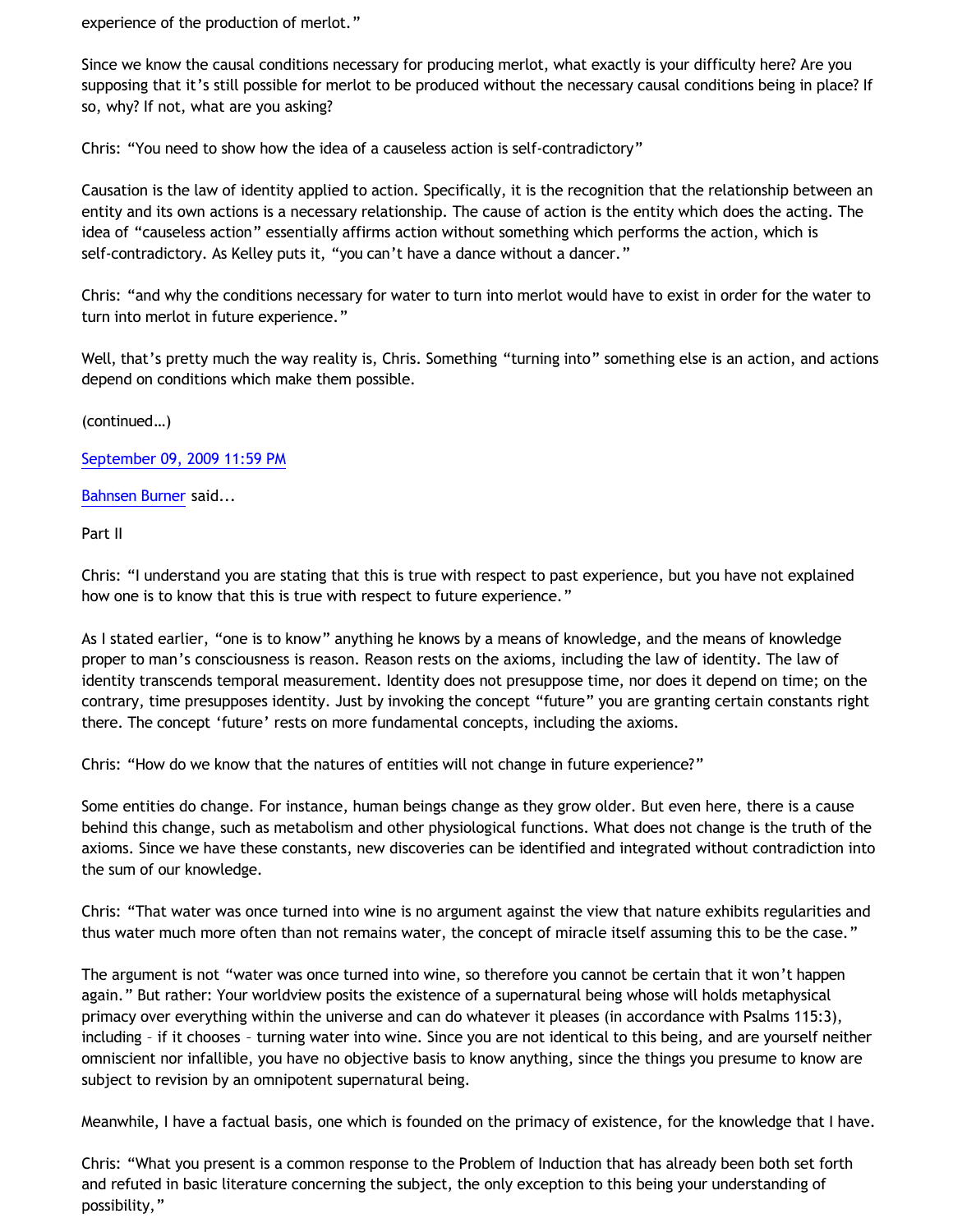Oh, there's much more to it I'm afraid, Chris. Most responses to the problem of induction that I have seen do not address the matter from a very good understanding of concepts. I've just given a few hints here rather than a full blown answer (I'm sure you can appreciate this). On the Objectivist view, in addition to the objective theory of causation (which is conceived of in terms of the relationship between an entity and its own actions, as opposed to the Humean view, which conceives of causation as a relationship between "events"), we also have the objective theory of concepts, which provides a working model for inductive inference. But I don't expect you to understand any of this at this time.

Regards, Dawson

[September 10, 2009 12:06 AM](http://bahnsenburner.blogspot.com/2009/09/5443760926618914731)

[C.L. Bolt](http://www.blogger.com/profile/15797112064238146744) said...

Chris: "I am interested in the evidence you would produce concerning water and merlot in future experience."

Dawson: "What statement have I made about future experience that needs me to produce evidence?"

You have made many statements concerning water and merlot in future experience. You wrote, "We know that merlot wine is produced by a process which involves the fermentation of a specific kind of grape in large quantities… This process requires a sufficient amount of time for the fermentation of the grapes to take place…Without the grapes, the fermentation, and the time it requires for the grapes to ferment, merlot is not going to be produced…we know that the causal conditions for producing wine in the glass of water do not exist…You can even let the glass of water stand for several days, but since the causal conditions for the production of merlot are not present, the water in the glass is not going to turn into merlot…the actions of an entity necessarily depend on the nature of that entity. "

Each of these may be taken as a separate statement regarding water and merlot in future experience. I need to know what evidence you have that these things will be such in future experience. I understand that you claim they are such in the past, but what about in the future?

Chris: "Must I conclude by way of your standard that not only is water turning into wine in future experience not possible, but likewise water remaining water in future experience is not possible?"

Dawson: I certainly don't think so. In fact, there may be cases where water remains water, and other cases where its elements are separated. Conditions vary from circumstance to circumstance. But what does not vary is the law of identity.

If, for something to be considered possible, there must be no evidence against and evidence in favor of; then it must be concluded that it is not possible that water will remain such in the future, since you have not produced any evidence to support this possibility. You wrote, "To affirm a possibility, one needs at least some evidence to support it, and no evidence against it." Remember, you claim that you "work from evidence, not hypothetical ' possibilities' which are essentially no different from fantasies posing as considerations which need to be taken seriously". Where is your evidence that water will remain water in future experience? Where is your evidence that the elements of the water might separate in future experience? Where is your evidence that the conditions may vary in future experience?

Let us press this a bit further. Could a man living long ago observing the flatness of Earth about him and no evidence against the position that Earth is not flat affirm the possibility that Earth is not flat?

# [September 16, 2009 11:20 PM](http://bahnsenburner.blogspot.com/2009/09/3445805967783229371)

[C.L. Bolt](http://www.blogger.com/profile/15797112064238146744) said...

Chris: "If it is true that we have not, so far as I know, ever found merlot being produced without grapes, fermentation, and time present as described, then it is apparently only known to be true with respect to those instances we have in fact examined. I do not see how we know that this is the case with respect to future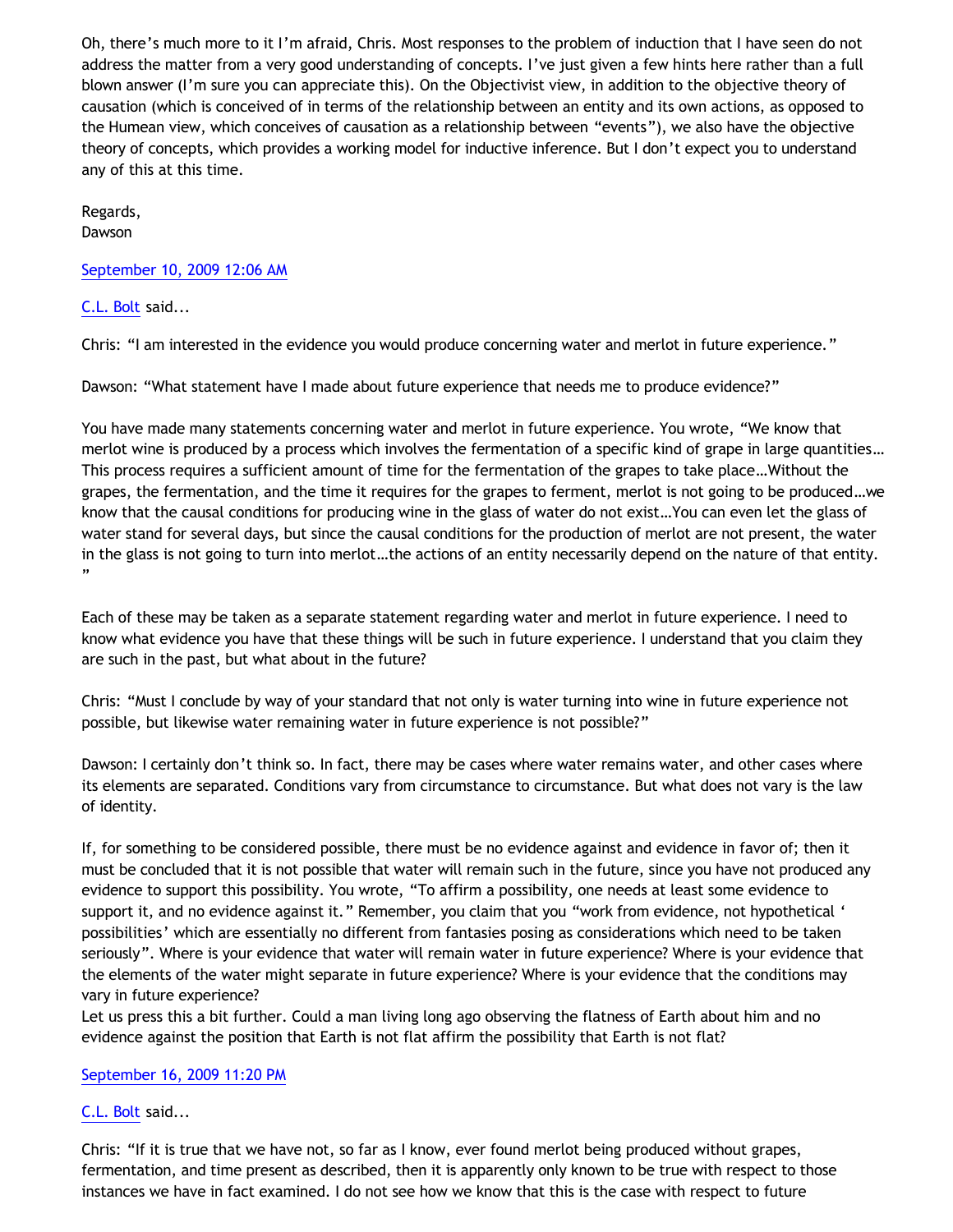experience of the production of merlot."

Dawson: Since we know the causal conditions necessary for producing merlot, what exactly is your difficulty here? Are you supposing that it's still possible for merlot to be produced without the necessary causal conditions being in place? If so, why? If not, what are you asking?

My difficulty is with your lack of an explanation of how you know the causal conditions necessary for producing merlot in future experience coupled with your claims that you do know them. Your question, "Are you supposing that it's still possible for merlot to be produced without the necessary causal conditions being in place?" begs the question due to the use of the word "necessary". You have not shown that the causal conditions you refer to are necessary with respect to future experience.

Chris: "You need to show how the idea of a causeless action is self-contradictory"

Dawson: Causation is the law of identity applied to action. Specifically, it is the recognition that the relationship between an entity and its own actions is a necessary relationship. The cause of action is the entity which does the acting. The idea of "causeless action" essentially affirms action without something which performs the action, which is self-contradictory. As Kelley puts it, "you can't have a dance without a dancer."

How do you know that the relationship between an entity and its own actions is a necessary relationship? If the law of identity functioned as you assume it does (applied to action) then I am not sure that there can be change.

You have a much bigger problem though. How do you know what actions an entity is capable of? How do you know that the entity of water is not in a necessary relationship with the action of producing merlot all by its lonesome?

Chris: "and why the conditions necessary for water to turn into merlot would have to exist in order for the water to turn into merlot in future experience."

Dawson: Well, that's pretty much the way reality is, Chris.

And that's begging the question, Dawson. ;)

Chris: "How do we know that the natures of entities will not change in future experience?"

Dawson: Some entities do change. Hence their actions as well? Dawson: "What does not change is the truth of the axioms."

Great, but the axiom of A=A applied to action does not provide me with answers to what I have been asking of you.

Dawson: Your worldview posits the existence of a supernatural being whose will holds metaphysical primacy over everything within the universe and can do whatever it pleases (in accordance with Psalms 115:3), including – if it chooses – turning water into wine. Since you are not identical to this being, and are yourself neither omniscient nor infallible, you have no objective basis to know anything, since the things you presume to know are subject to revision by an omnipotent supernatural being.

Since it does not follow that He ever does revise them, and since His will is always in accordance with His nature, this argument fails. Why would an all powerful, all knowing God have to "revise" anything anyway? I am sorry, you continue to set up a picture of a God that is inconsistent with my theology.

"In vain do you pretend to have learnt the nature of bodies from your past experience. Their secret nature, and consequently all their effects and influence, may change without any change in their sensible qualities. This happens sometimes, and with regard to some objects. Why may it not happen always, and with regard to all objects? What logic, what process of argument, secures you against this supposition?" – David Hume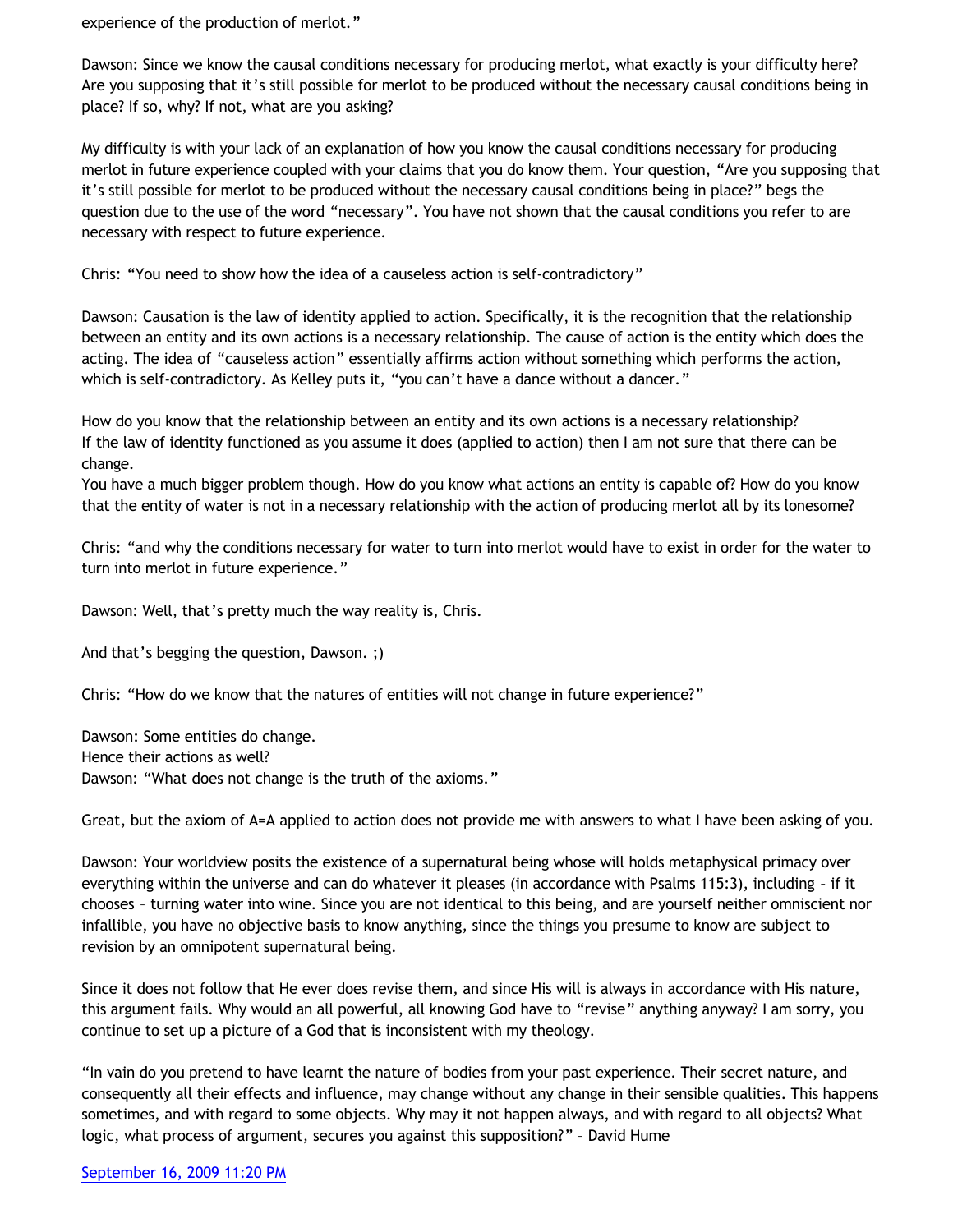Chris,

Thank you so much for these comments. I have read through what you have stated, and your questions bring up many topics. So many, in fact, that a full response is not possible at this time (I will be very busy the next few weeks with other matters). But I'll see if I can get snag some moments here and there to compile a response.

In the meantime, I wanted to ask you if you dispute the truth of the Objectivist axioms. They are the following:

1. The axiom of existence: This is the axiom which states "existence exists." It is the explicit recognition that something exists, that there is a reality.

2. The axiom of consciousness: This is the axiom which states "consciousness is conscious of something." It is the recognition that, to be conscious of the fact that things exist (the axiom of existence), one must be conscious.

3. The axiom of identity: This is the axiom which states "to exist is to be something" (as opposed to "nothing"). This is the recognition that a thing which exists is itself, that to exist is to have a nature, an identity, that  $A = A$ .

4. The primacy of existence: This is the recognition that "existence exists independent of consciousness," i.e., that the nature of an entity is what it is independent of the activity of consciousness.

If you dispute the truth of any of these axioms, it is important for your understanding that you make your contentions known before going any further. If your own understanding of the Objectivist position is not important to you, then I would ask that you make this clear.

Also, in response to my clarification of my argument against theism providing a rational basis for induction, you wrote the following:

<< Since it does not follow that He ever does revise them, and since His will is always in accordance with His nature, this argument fails. Why would an all powerful, all knowing God have to "revise" anything anyway? I am sorry, you continue to set up a picture of a God that is inconsistent with my theology. >>

Your response is disappointingly weak. You say that "it does not follow that [your god] does revise [the things you presume to know]," which itself is a claim to knowledge. How do you know that your god does not revise them? How do you know that it does not follow from the supposition (inherent in your worldview) that it \*can\* revise them, that it does not revise them? If your god does revise the things that you presume to know, how would you know? If for instance you suppose that rocks are not consciousness, how would you know this? How would you know that your god has not made any rocks which are conscious? How would you know that it has not given consciousness to some rock in a Mexican desert, for instance? Really, how would you know? Bahnsen asks regarding the Christian god, "He could even make the stones cry out, couldn't He?" (*Always Ready*, pp. 109-110). Certainly you do not deny your god's ability to give stones consciousness and make them cry out, do you? If not, how would you know that right now your god has not assembled a chorus of pebbles on the side of some hill in the Andes, causing them to sing songs of praise to its eternal glory?

You ask: "Why would an all powerful, all knowing God have to 'revise' anything anyway?" That's a good question. Why would it do this? But you don't know that it wouldn't have a reason to do this, unless it told you specifically that it has no reason not to do this, since your epistemology is entirely dependent on its self-revelation. You certainly don 't think it would need to consult with you first before revising anything it has created, do you?

How is any of this "inconsistent with [your] theology"? You yourself call your god "all powerful." Do you deny Van Til' s claim that "God may at any time take one *fact* and set it into a new relation to created law" (*The Defense of the Faith*, p. 27)?

If not, then I'm afraid you need to do some more 'splainin'.

Regards,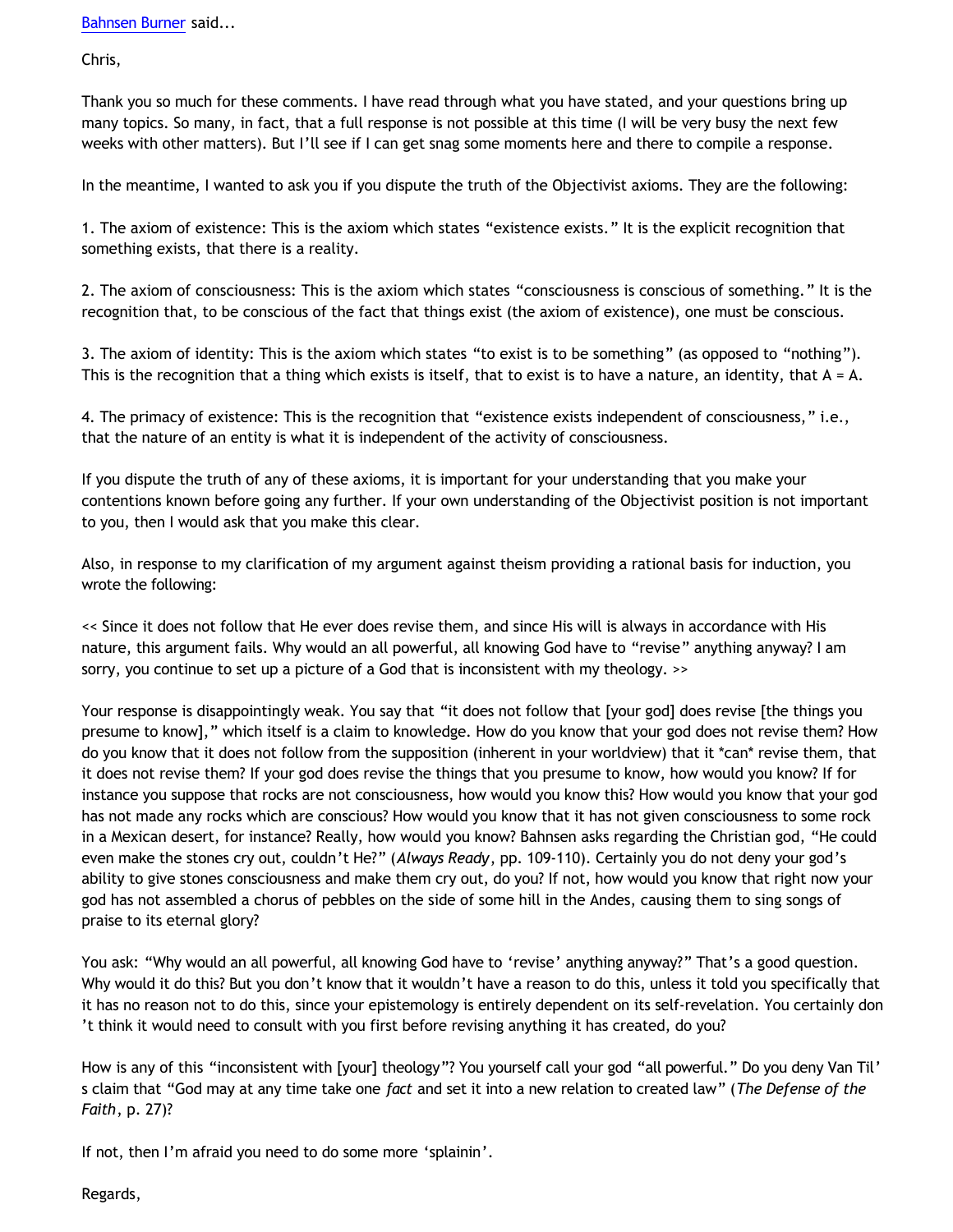Dawson

[September 17, 2009 10:41 AM](http://bahnsenburner.blogspot.com/2009/09/395576416639093494)

[Justin Hall](http://www.blogger.com/profile/17804641315202800289) said...

Unfortunately it is beginning to appear that Chris will not answer you Dawson. So in the interest of keeping this wonderful discussion going allow me to ask you this. How Mr Bethrick do you know that these core principles of objectivism that you have stated will not change in the future??? mmmm..... Ok, no I could not write that with a straight face.

The skeptic keeps asking how do you know things wont change? It seems to me what they really mean is how do you know they wont change in a completely arbitrary way. This seems well.... arbitrary, an expression of unwarranted extreme skepticism. A things identity in totality really does not change, for that very identity includes all the ways in which it can change, and if it changes in a way not included in our identity of it, well we expand and improve of conceptualization of its identity. Is Chris asking how do we know the universe wont just start acting in a totally chaotic way, the very next second? I guess we don't, but no one has given a reason why I should take that threat seriously, thus there seems no "reason" to do so.

[September 29, 2009 7:41 AM](http://bahnsenburner.blogspot.com/2009/09/8029419720010825581)

[Bahnsen Burner](http://www.blogger.com/profile/11030029491768748360) said...

Hi Justin,

Good to hear from you again.

I am not surprised that Chris has not answered my question regarding the Objectivist axioms. Either he admits that the axioms are true, or he disputes their truth. But neither option is good for his position.

As for your question ("how do you know that these core principles of objectivism… will not change in the future?"), it 's really quite simple. First, let us ask: what is meant by the concept 'future'? In my view, the concept 'future' denotes a continuation *from the present*. The standard understanding of the problem of induction, adored by presuppositionalists, implies that it is somehow fallacious to make projections of future happenings based on knowledge known in the present. This "makes sense" given their acceptance of the Humean conception of causation. I have discussed the problems with this conception of causation [here](http://bahnsenburner.blogspot.com/2009/09/bolts-loose-screws.html). Typically they believe that in order to use knowledge of the present to inform our projections of the future, we have to prove that nature is uniform. But this ignores several key facts, such as: (i) proof presupposes the uniformity of nature, and (ii) the uniformity of nature is essentially the consistent application of the axioms – which means: since the axioms do not need to be proven (they are presupposed in any proof), neither does their consistent application (e.g., the uniformity of nature). One cannot "account for" the uniformity of nature *without* the axioms. Hence my question to Chris.

For skeptics, "the future" is merely a stand-in for "the unknowable." In spite of its posturing, skepticism is actually opposed to knowledge. So it relishes any version of "the unknowable" because it seeks to call any claim to knowledge into dispute, an exercise which is ultimately self-defeating.

But for rational individuals, the concepts 'past', 'present' and 'future' are merely temporal designations. As such, their meaning entails certain preconditions which are implicitly affirmed whenever one speaks of things taking place in either the past, the present, or the future. Those preconditions are identified by the axioms. Thus we can ask the question: "the future *of what*? Well, presumably the future of the reality which exists. "The future," then, refers to a continuation of the reality which exists from the present. It does not, therefore, refer to some alien universe whose physics constitute a reversal of those which apply in the reality which exists. We can imagine such a universe (think of [cartoons,](http://www.geocities.com/katholon/Cartoon_Universe_of_Christianity.htm) for example), but only by dropping the context of what we do know.

Hume made a lot of mistakes in his epistemology, some very profound mistakes. Many of those mistakes influenced his understanding of induction and the skeptical conclusions which he drew regarding induction. So why should we accept his conclusions? Presuppositionalists point to Hume as if his conclusion regarding induction were sound. But they never show that it is sound. They simply assume that it is, and with this assumption they endorse all of Hume's relevant mistakes.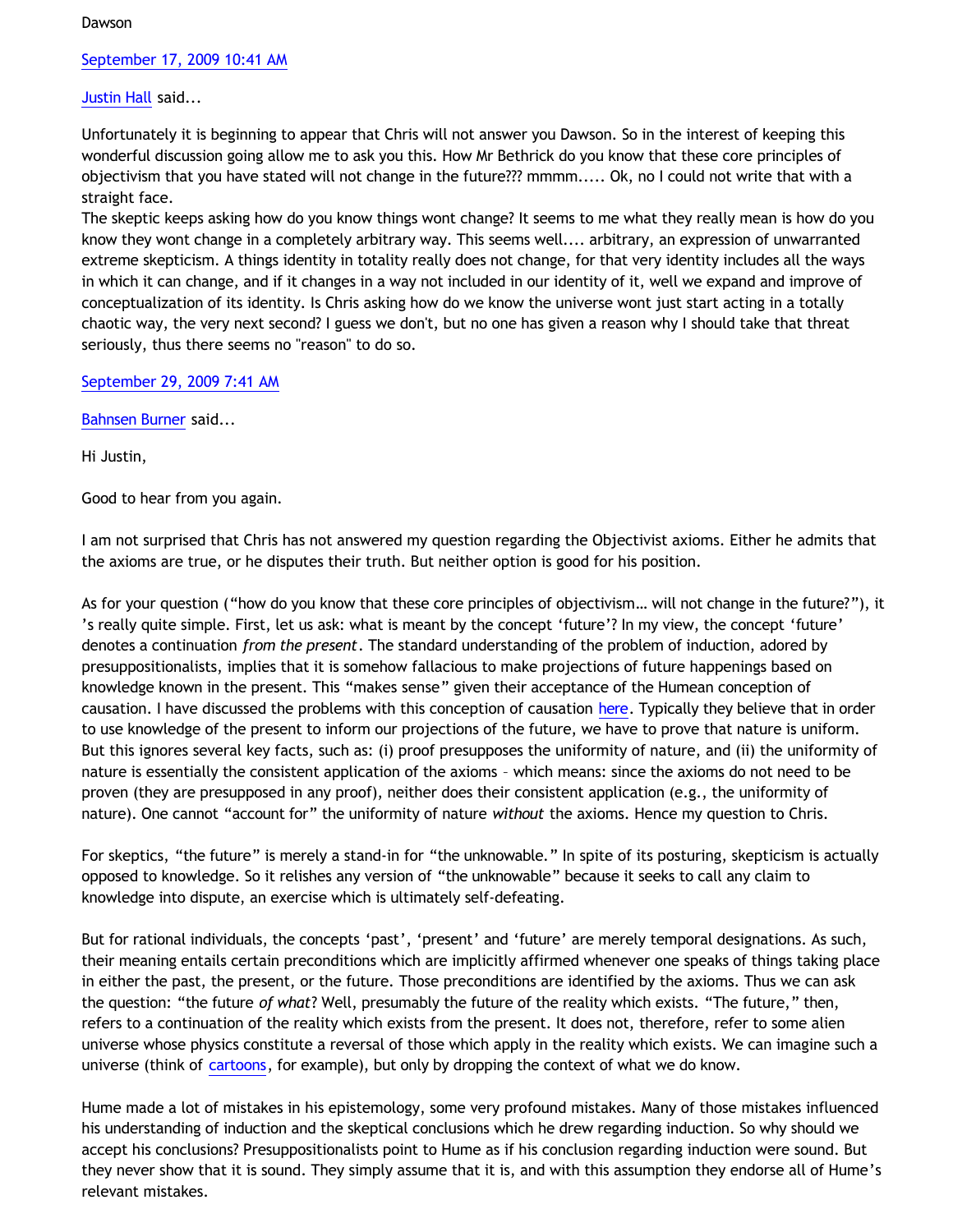Regards, Dawson

### [September 29, 2009 10:13 AM](http://bahnsenburner.blogspot.com/2009/09/1815915837573134071)

## [C.L. Bolt](http://www.blogger.com/profile/15797112064238146744) said...

Dawson writes, "…your questions bring up many topics. So many, in fact, that a full response is not possible at this time…I'll see if I can get snag some moments here and there to compile a response…In the meantime, I wanted to ask you if you dispute the truth of the Objectivist axioms...make your contentions known before going any further." Justin writes, "Unfortunately it is beginning to appear that Chris will not answer you Dawson." Dawson writes, "I am not surprised that Chris has not answered my question regarding the Objectivist axioms." One would presumably think that if Hume is outdated and his problem easily dealt with it would not require so much writing to provide an answer to my questions. Recall from what Dawson has written that I am still awaiting a response from him. What he has provided thus far does not suffice. His comments indicate that he has more to say in order to try and answer my questions.

"My difficulty is with your lack of an explanation of how you know the causal conditions necessary for producing merlot in future experience coupled with your claims that you do know them. Your question, 'Are you supposing that it's still possible for merlot to be produced without the necessary causal conditions being in place?' begs the question due to the use of the word 'necessary'. You have not shown that the causal conditions you refer to are necessary with respect to future experience."

"How do you know that the relationship between an entity and its own actions is a necessary relationship?" "If the law of identity functioned as you assume it does (applied to action) then I am not sure that there can be change. You have a much bigger problem though. How do you know what actions an entity is capable of?" "How do you know that the entity of water is not in a necessary relationship with the action of producing merlot all by its lonesome?"

Why would the conditions necessary for water to turn into merlot have to exist in order for the water to turn into merlot in future experience? Dawson answered, "Well, that's pretty much the way reality is, Chris" which is begging the question.

In response to my question, "How do we know that the natures of entities will not change in future experience?" Dawson wrote that "Some entities do change". Might their actions then change as well?

So again, I am (and have been) awaiting a sufficient response to these types of questions that pertain to induction. As for the so called "Objectivist axioms"; it is necessary for Dawson to show in a much more specific manner how they are at all relevant to the discussion. So far he has been unable to do so.

I find the axioms to be incoherent. It may be that I just do not know enough about them. In either case I rightfully have difficulty accepting them.

For example if "existence exists" is "something exists; there is a reality" then I do not understand why the tenet would be expressed in such vague language. Do I believe that something exists? Yes, God exists, for example. Do I believe that there is a reality? I suppose that would depend upon how one defines "reality". I believe that sin is real, for example. If "existence exists" is the same thing as "something exists" then "existence" must be "something", but what is it and how is it known? Such vague language being utilized in the expression of an axiom makes me wary and raises suspicion that much more may be smuggled in somewhere down the line.

## [October 06, 2009 11:17 AM](http://bahnsenburner.blogspot.com/2009/09/4731109560490145187)

## [C.L. Bolt](http://www.blogger.com/profile/15797112064238146744) said...

"The skeptic keeps asking how do you know things wont change?"

How do you know things will not change Justin, or more to the point, how do you know that they would need to change in order to fail to fulfill your expectations regarding them anyway? I keep asking these types of questions to show that there is no answer coming from within the non-Christian worldview.

"It seems to me what they really mean is how do you know they wont change in a completely arbitrary way. This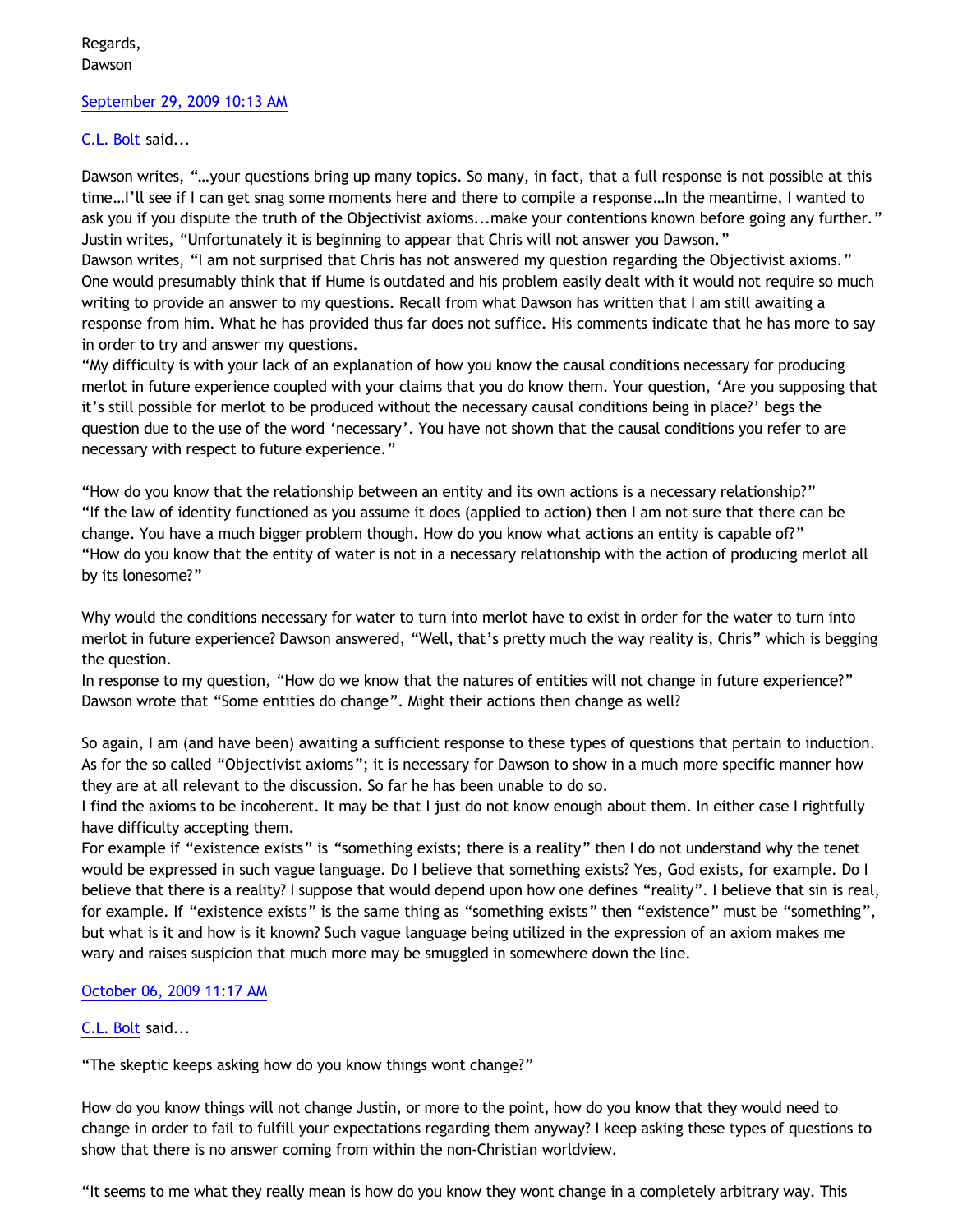seems well.... arbitrary, an expression of unwarranted extreme skepticism."

This has not been shown. Why is it unwarranted?

"A things identity in totality really does not change, for that very identity includes all the ways in which it can change …"

Your statement is contradictory in that it posits that a thing's identity in totality does not change and at the same time and in the same respect "that very" identity (in totality, of a thing) can change. Which is it? Are things capable of change or not? Are identities capable of change or not? What is the difference in an "identity in totality" and an identity not in totality? Is a thing different from its identity?

"…if it changes in a way not included in our identity of it, well we expand and improve of conceptualization of its identity."

This does not answer Hume though, even if we can assert this after the horribly contradictory presentation you provide.

"Is Chris asking how do we know the universe wont just start acting in a totally chaotic way, the very next second?"

Sure, this is one thing I might ask. What is your answer?

"I guess we don't"

Thank you for the concession that you are an irrationalist given that you do not expect the universe to act this way in the very next second.

"…but no one has given a reason why I should take that threat seriously, thus there seems no 'reason' to do so."

Likewise and by your own concession no reason has been given for supposing that it will not be the case that the universe will start acting in a totally chaotic way the very next second, thus there seems no 'reason' not to take the "threat" seriously. You are just now starting to see the problem. :)

Your contradictory discussion of identity in an effort to solve the problem is inconsistent with your statement that we do not know that the universe will not just start acting in a totally chaotic way the very next second.

# [October 06, 2009 11:19 AM](http://bahnsenburner.blogspot.com/2009/09/4285329669094718084)

# [C.L. Bolt](http://www.blogger.com/profile/15797112064238146744) said...

"This 'makes sense' given their acceptance of the Humean conception of causation. I have discussed the problems with this conception of causation here."

Have you actually read Hume? He offers something quite like what you are presenting here. I am afraid that the solution is not as easy as saying that causation in Objectivism is drastically different so as to avoid Hume's concerns. :) I have already addressed this attempt at a way out in my questions and plan to write more on it.

"Typically they believe that in order to use knowledge of the present to inform our projections of the future, we have to prove that nature is uniform. But this ignores several key facts, such as: (i) proof presupposes the uniformity of nature, and (ii) the uniformity of nature is essentially the consistent application of the axioms"

Ignores? I do not think it ignores these things at all. What difference does it make that the uniformity of nature must be presupposed? The skeptic is essentially asking, "Why presuppose it?" I do not know how someone could read Hume's presuppositional response to his own problem that he subsequently refutes and not see this. It has not been shown how "consistent application of the axioms" solves the problem either, regardless of how many times Dawson repeats the "Objectivist axioms" as though they are philosophically insightful. Justin has done a wonderful job of showing at least one place trying to apply identity to induction leads us.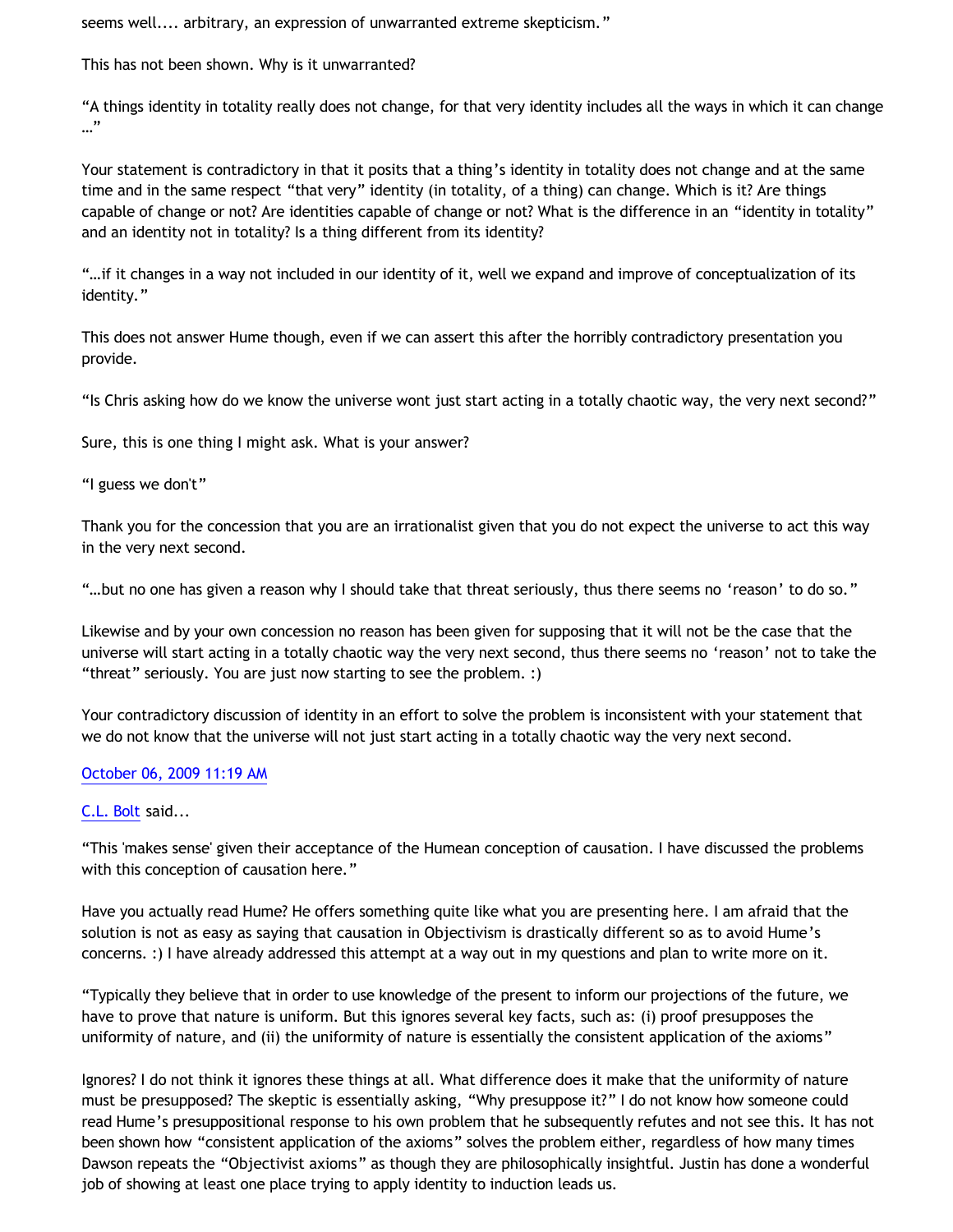"For skeptics, 'the future' is merely a stand-in for 'the unknowable'…But for rational individuals, the concepts 'past ', 'present' and 'future' are merely temporal designations."

The term future is not synonymous with the term unknowable and there is no need for a skeptic to assume that it is. Of course "past", "present", and "future" are temporal designations. So what? You have not provided anything that would lead one to believe that "preconditions" must therefore be "affirmed" at these different "times". By the way, the skeptic is not just saying that we cannot know the future. Yes skepticism is ultimately self-defeating, but this realization in and of itself does not help the person who is forced into skepticism by consistently adhering to his or her worldview. Statements like, "the reality which exists" are, again, vague and do not solve the problem before us but may beg the question depending on their use.

"'The future,' then, refers to a continuation of the reality which exists from the present."

No Dawson. How do you know that reality will continue from the present? How do you know that it will be the same? Are you saying that reality never changes, that specifics of reality never change, or what? Be careful lest you head down the same road as Justin! :)

"It does not, therefore, refer to some alien universe whose physics constitute a reversal of those which apply in the reality which exists."

Why not? "That is just the way reality is." Yeah, that begs the question. Is this the best Objectivism has to offer?

"Presuppositionalists point to Hume as if his conclusion regarding induction were sound. But they never show that it is sound. They simply assume that it is, and with this assumption they endorse all of Hume's relevant mistakes."

You can hand waive all day but it will not make the arguments and questions go away.

### [October 06, 2009 11:50 AM](http://bahnsenburner.blogspot.com/2009/09/129414034172161919)

#### [C.L. Bolt](http://www.blogger.com/profile/15797112064238146744) said...

How do you know that your god does not revise [the things you presume to know]?

Revision is inconsistent with the character of the God of the Bible and His desire for His creatures to know.

How do you know that it does not follow from the supposition (inherent in your worldview) that it \*can\* revise them, that it does not revise them?

Since when does "can" imply "does"? I am not sure why this is a point of contention. The claim that "can" necessarily entails "does" is in need of supporting argument.

If your god does revise the things that you presume to know, how would you know?

God does not revise them so the question is invalid.

If for instance you suppose that rocks are not consciousness, how would you know this?

Rocks and consciousness are two different things.

How would you know that your god has not made any rocks which are conscious?

Of all of the rocks which have ever been discovered none have been conscious. Future experience will resemble past experience, thus it is unlikely that God has made any rocks which are conscious.

Certainly you do not deny your god's ability to give stones consciousness and make them cry out, do you?

Nope.